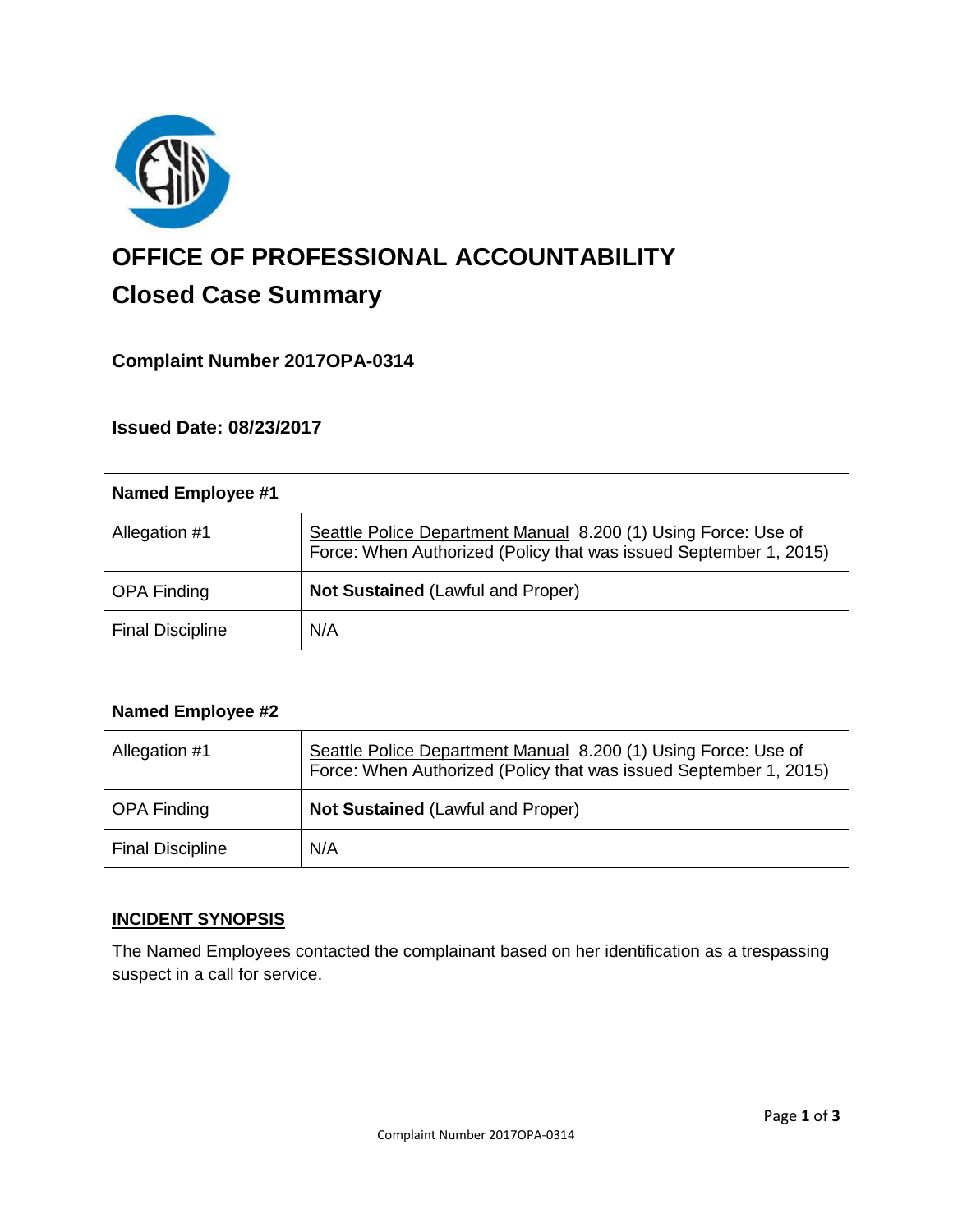### **COMPLAINT**

The complainant alleged that the Named Employees brutally assaulted her while contacting the complainant; the complainant having been identified as a suspect in a call for service regarding trespassing.

## **INVESTIGATION**

The OPA investigation included the following actions:

- 1. Review of the complaint memo
- 2. Review of In-Car Video (ICV)
- 3. Search for and review of all relevant records and other evidence
- 4. Interviews of SPD employees

#### **ANALYSIS AND CONCLUSION**

The complainant alleged that the Named Employees "brutally assaulted" her when she was arrested for trespassing in a parking garage.

As an initial matter, the Named Employees had lawful authority to contact the complainant for trespassing in a private parking garage, based on a complaint made by security officers employed by the garage. When the Named Employees arrived at the scene, the security officers identified the complainant as one of the trespassers.

At that point, the Named Employees had probable cause to arrest the complainant. Prior to them doing so, however, the complainant became agitated and started screaming at the Named Employees. When the Named Employees approached the complainant and took hold of her arms in order to attempt to control her, she then dropped to the ground and refused to cooperate. Due to concerns with officer safety and based on the fact that they had probable cause to place her under arrest at that point, the handcuffing of the complainant was legally justified.

The complainant complained of pain from the handcuffing and the Named Employees properly notified a supervisor. The supervisor conducted a Type I Use of Force investigation and called the Seattle Fire Department (SFD) to examine the complainant. The complainant ultimately declined medical treatment or transport to a local medical facility.

While the complainant alleged that she was "brutally assaulted," this claim was not supported by ICV audio, officer statements, or the SFD Medical Incident Report. The complainant declined to participate in this investigation.